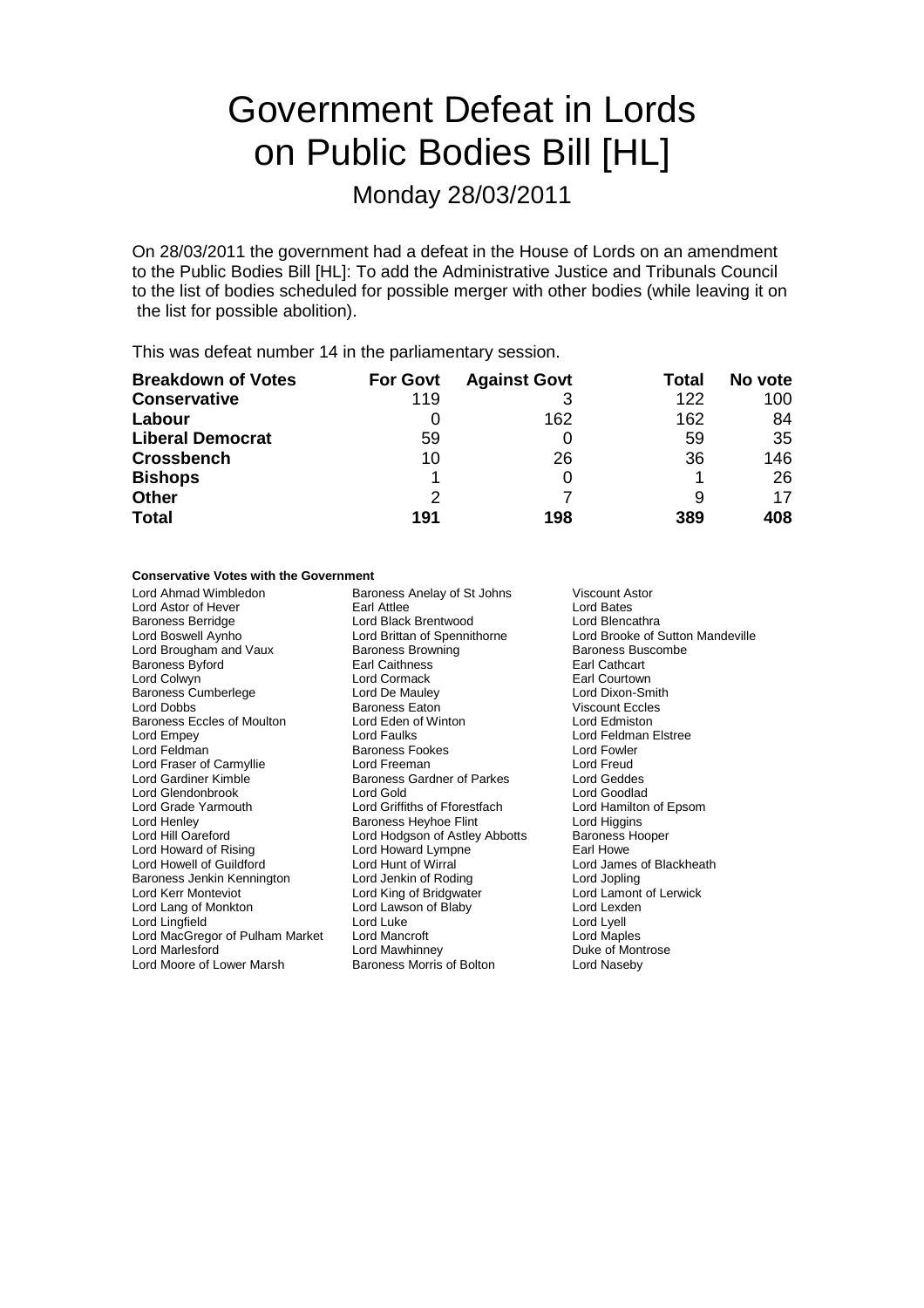Baroness Neville-Jones **Baroness Noakes** Lord Northbrook<br>
Lord Norton of Louth **Baroness O'Cathain** Baroness Opper Lord Norton of Louth **Baroness O'Cathain** Baroness Oppenheim-Barnes<br>
Lord Patten **Baroness Perry of Southwark** Lord Plumb Lord Patten **Communist Communist Baroness Perry of Southwark** Lord Plumb<br>
Lord Popat **Communist Baroness Rawlings** Lord Reay Lord Popat **Baroness Rawlings**<br>
Lord Risby **Baroness Rawlings**<br>
Lord Roberts of Conwy Lord Risby Lord Roberts of Conwy Lord Ryder of Wensum **Baroness Shackleton Belgravia**<br>Baroness Stedman-Scott Baroness Stedman-Scott<br>
Baroness Stedman-Scott<br>
Lord Stewartby Baroness Stowell Beeston<br>
Lord Strathclyde Lord Taylor of Holbeach Lord Trefgarne Viscount Trenchard Lord True Lord Tugendhat www.community.community.community.community.community.community.community.community.community.community.commun<br>Lord Wasserman Lord Wei Lord Wasserman Lord Wei Communication Baroness Wheatcroft<br>
Baroness Wilcox Clicos Communication Communication Communication Clicosum Communication Clicosum Clicosum Cli<br>
Clicosum Clicosum Clicosum Clicosum Clicosum Clicosu

Exercise Seccombe Lord Selsdon<br>
Lord Shaw of Northstead<br>
Lord Spicer Lord Taylor of Holbeach Lord Trefgarne<br>Lord True Lord Tugendhat Viscount Younger Leckie

### **Conservative Votes against the Government**<br>Lord Howe of Aberavon Lord Ma

Lord Mackay of Clashfern Lord Newton of Braintree

#### **Labour Votes with the Government**

**Labour Votes against the Government** Lord Adonis The Lord Andel Lord Ahmed Lord Anderson of Swansea<br>Baroness Andrews The Lord Archer of Sandwell The Baroness Armstrong Hill To Lord Bach **Baroness Bakewell**<br>
Lord Bassam of Brighton **Baroness Bakewell**<br>
Lord Bassam of Brighton **Baroness Bakewell** Lord Bassam of Brighton Lord Berkel<br>Baroness Blood Cord Borrie Baroness Blood <sup>T</sup> and Borrie Lord Borrie Cord Borrie Cord Borokess Blood Cord Borokess Lord Brookman<br>
Lord Brookes Cord Brooke of Alverthorpe Lord Brookman Lord Bragg Lord Brooke of Alverthorpe Lord Brookman<br>
Lord Brookman<br>
Lord Browne Lord Campbell-Savours Lord Carter of Coles Lord Browne **Lord Campbell-Savours**<br>
Lord Christopher **Lord Clark of Windermere** Lord Christopher **Lord Clark of Windermere** Lord Clarke of Hampstead<br>Lord Clinton-Davis **Lord Colling Highbury** Lord Corbett of Castle Vale Lord Clinton-Davis Lord Collins Highbury Lord Corbett of Castle Vale<br>
Baroness Crawley Lord Corner Lord Corbett of Castle Vale<br>
Lord Cunningham of Felling Lord Davidson of Glen Clova Baroness Crawley **Caroness Crawley** Lord Cunningham of Felling **Lord Davidson of Glen**<br>
Lord Davies of Coity **Colovat Clovation Coloration**<br>
Lord Davies Stamford Baroness Dean of Thornton-le-Fylde Lord Desai Lord Dixon Baroness Donaghy Lord Dono<br>
Lord Dubs<br>
Lord Dubs Baroness Farrington of Ribbleton Lord Faulkner of Worcester Lord Filkin<br>Lord Foster of Bishop Auckland Lord Foulkes of Cumnock Baroness Gale Lord Foster of Bishop Auckland Lord Foulkes of Cumnock Baroness Galendary<br>Baroness Gibson of Market Rasen Lord Giddens Lord Gilbert Baroness Gibson of Market Rasen<br>
Baroness Gibson of Market Rasen<br>
Lord Gordon of Strathblane Lord Griffiths of Burry Port Lord Grocott Lord Harris Lord Harris (2014)<br>
Lord Harris Lord Harris Lord Harris Lord Haskel Lord Harrison Lord Harrison Lord Harrison Lord Harrison Lord Haskel<br>
Lord Haworth Baroness Hayter Kentish Town Baroness Healy Primrose Hill Lord Haworth **Baroness Hayter Kentish Town** Baroness Healy Primrose Hill<br>Baroness Henig **Baroness Hillton of Eggardon** Baroness Hollis of Heigham Baroness Henig Baroness Hilton of Eggardon Baroness Henighted Baroness Hollis Caroness Howells of St Davids Baroness Howells of St Davids Baroness Hughes Stretford<br>
Lord Hughes of Woodside Lord Hughes of Woodside Lord Hunt of Kings Heath<br>
Lord Irvine of Lairg Lord Hunt of Kings Heath Lord Irvine of Lairg Baroness Jay of Paddington<br>
Lord Jones Baroness Jones of Whitchurch Lord Jordan Lord Jones **Contains Container Baroness Jones of Whitchurch Lord Judd**<br>
Lord Judd **Container Lord Kennedy Southwark** Lord King of West Bromwich Baroness King Bow Baroness King Bow Baroness King Bow Baroness King Bow Baroness King<br>Lord Kirkhill Lord Layard Lord Lea of Crondall Lord Leitch<br>
Lord Lympne Lord Macdonald of Tradeston Lord Lympne Lord Macdonald of Tradeston Lord Mackenzie of Framwellgate<br>
Lord Mackenzie of Culkein Lord Mandelson Baroness Massev of Darwen Lord MacKenzie of Culkein **Lord Mandelson** Baroness Massey of Darwen<br>Lord Maxton **Baroness McDonagh**<br>Baroness McDonagh Lord Maxton Lord McAvoy Baroness McDonagh Lord McFall Alcluith Baroness McIntosh of Hudnall Lord McKenzie of Luton Lord Mitchell **Corresponsitions**<br>
Baroness Morgan of Drefel<br>
Baroness Morgan Club Baroness Morris of Yardley<br>
Lord Morris of Handsworth Baroness Morgan Ely Baroness Morris of Yardley<br>
Lord Morris of Aberavon<br>
Baroness Nye Lord Morris of Aberavon **Baroness Nye** Lord O'Neill of Clackmannan<br>
Lord Patel of Bradford Lord Patel of Blackburn Lord Pendry

Lord Davies of Oldham Lord Davies Cord Davies Cord Davies Cord Davies Cord Dixon Exponess Howells of St Davids Lord Hoyle<br>
Lord Hunter Baroness of Woodside Lord Hunt of Chesterton Lord Knight Weymouth Lord Layard<br>
Lord Leitch Lord Liddle Lord Patel of Blackburn

Baroness Armstrong Hill Top<br>Lord Barnett Lord Elder The Lord Evans of Temple Guiting<br>
Lord Eaulkner of Worcester<br>
Lord Filkin Lord Gordon of Strathblane Baroness Gould of Potternewton<br>
Lord Grocott **Baron Cord Harris of Haringey** Lord Kennedy Southwark **Baroness Kennedy of The Shaws**<br>Baroness King Bow **Baroness Kingsmill**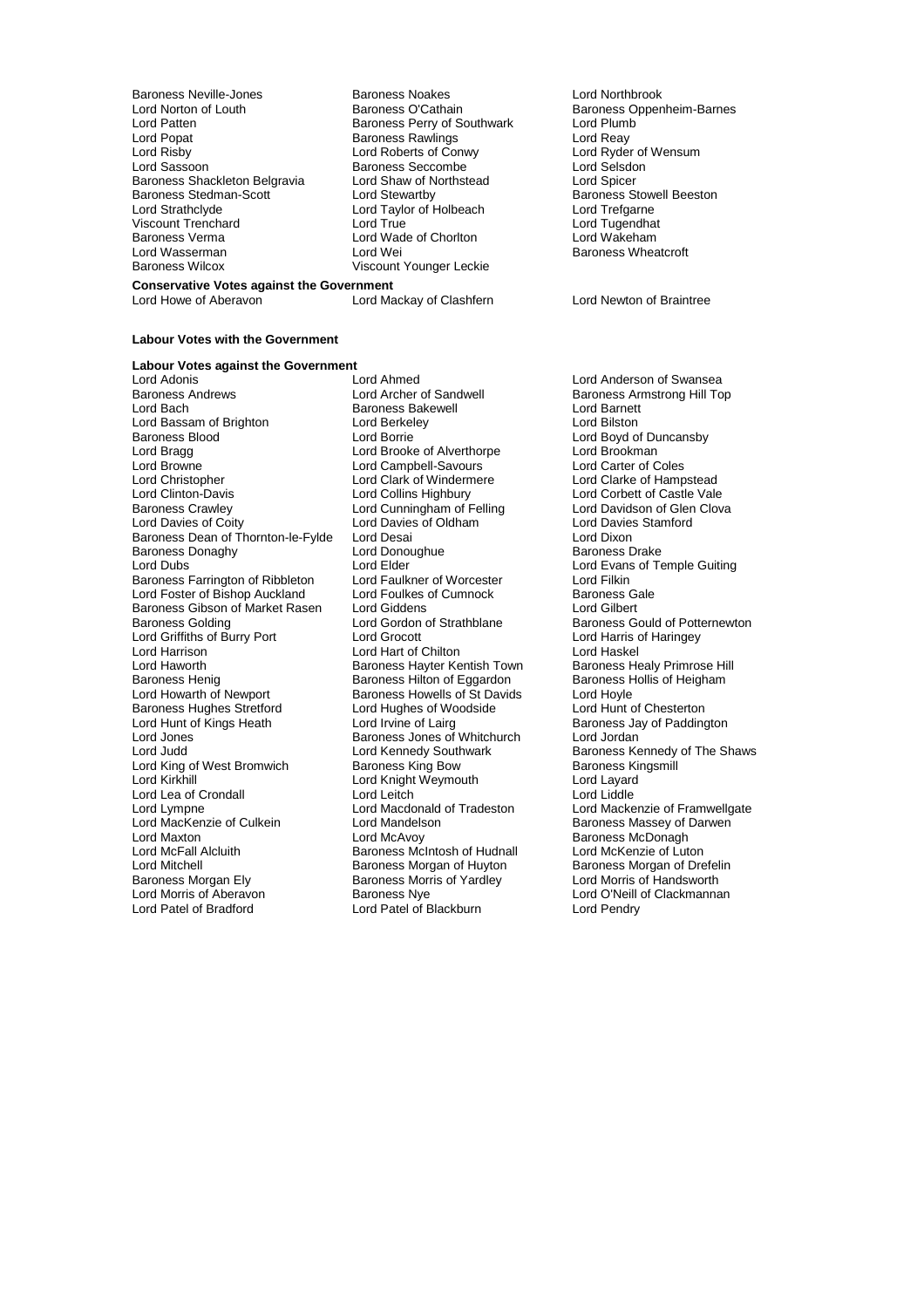- Baroness Pitkeathley Lord Plant of Highfield Lord Prescott Baroness Prosser (Exercise School Baroness Quin Cord Read and Read Lord Read Lord Richard<br>Baroness Rendell of Babergh (Exercise Lord Richard) Lord Reid Cardowan Baroness Rendell of Babergh<br>Lord Rosser Lord Rosser Lord Rowlands Baroness Royall of Blaisdon<br>
Lord Sawver Baroness Scotland of Asthal Lord Sewel Lord Sawyer Baroness Scotland of Asthal Lord Sewel Lord Sheldon **Baroness Sherlock** Viscount Simoness Sherlock Viscount Simoness Sherlock Viscount Simoness Smith of Gilmorehill Lord Shape Lord Soley **Lord Stevenson Balmacara** Lord Stone of Blackheath<br>Baroness Symons of Vernham Dean Baroness Taylor of Bolton Lord Taylor of Blackburn Baroness Symons of Vernham Dean Baroness Taylor of Bolton Lord Taylor of B<br>Lord Temple-Morris Baroness Thornton Lord Tomlinson Lord Temple-Morris Baroness Thornton Lord Tomlinson Lord Touhig<br>
Lord Turnberg<br>
Lord Turnberg<br>
Lord Turnberg Lord Turnberg Baroness Turner of Camden Baroness Wall of New Barnet Baroness Whitaker Lord Whitty **Baroness Whitaker Lord Whitty**<br>
Lord Williams of Elvel Lord Willis **Baroness Williams of Elvel** Lord Williams of Elvel **Lord Wills**<br>
Lord Wood Anfield **Lord Woolmer of Leeds** 
	- Baroness Smith of Gilmorehill<br>
	Lord Snape<br>
	Lord Stevenson Balmacara<br>
	Lord Stone of Blackheath Baroness Warwick of Undercliffe Baroness Wheele<br>Lord Whitty Baroness Wilkins

## **Liberal Democrat Votes with the Government**

- Baroness Benjamin Baroness Brinton Lord Burnett Baroness Doocey **Reading Corporation** Lord Dykes **Baroness Falkner of Margravine**<br>
Lord Fearn **Baroness Garden of Frognal** Lord German Lord Fearn Theory of the State Baroness Garden of Frognal Theory Lord German<br>Baroness Hamwee Theory Baroness Harris of Richmond The Baroness Hussein-Ece Baroness Hamwee **Baroness Harris of Richmond** Baroness Hussein-Ece<br>Baroness Jolly **Baroness Harris Connect Cheltenham** Lord Kirkwood of Kirkhope Baroness Jolly Lord Jones of Cheltenham<br>Baroness Kramer Lord Lord Lee of Trafford Paroness Kramer The Lord Lee of Trafford Baroness Linklater of Butterstone<br>
Lord Lord Macdonald River Glaven Baroness Maddock<br>
Lord Loomba Earl Mar and Kellie Lord McNally Lord McNally Lord Methuen Lord McNally Lord Methuen Baroness Neuberger Lord Newby Baroness Miller of Chilthorne Domer<br>
Lord Mewby<br>
Lord Palmer Childs Hill<br>
Lord Palmer Childs Hill<br>
Lord Phillips of Sudbury<br>
Baroness Randerson Lord Palmer Childs Hill **Lord Phillips of Sudbury Lord Redesdale**<br>
Lord Redesdale **Baroness Randers** Lord Rennard Lord Redesdale Lord Rennard Lord Roberts of Llandudno<br>
Lord Rodgers of Quarry Bank Baroness Scott of Needham Market Lord Sharkey<br>
Baroness Sharp of Guildford Lord Shipley Lord Shutt of Greetland Baroness Sharp of Guildford Lord Shipley<br>
Lord Stoneham Droxford Lord Taverne Lord Teverson Lord Stoneham Droxford Lord Taverne Lord Teverson **Baroness Thomas of Walliswood Lord Thomas I ord Tonger** Lord Tope Lord Tordoff Lord Tyler Baroness Tyler Enfield **Lord Wallace of Saltaire** Lord Wallace of Tankerness<br>Baroness Walmsley **Lord Willis Knaresborough**
- Lord Alderdice<br>
Baroness Brinton **Lord Burnett**<br>
Lord Burnett Lord Clement-Jones Lord Macdonald River Glaven Baroness Mac<br>
Lord McNally Baroness Mac Baroness Scott of Needham Market<br>Lord Shipley Lord Willis Knaresborough

Lord Young of Norwood Green

**Liberal Democrat Votes against the Government**

**Crossbench Votes with the Government**<br>Viscount Craigavon **Lord Greenway** Viscount Craigavon **Viscount Craigavon** Lord Greenway **Lord Craigavon** Lord Care Lord Care Lord Care Lord Patel<br>
Lord Laming Core Care Baroness Masham of Ilton Lord Patel Lord Powell of Bayswater Lord Williamson of Horton

Baroness Masham of Ilton Lord Patel<br>
Viscount Slim Lord St John of Bletso

### **Crossbench Votes against the Government**<br> **Lord Aberdare Lord Best**

Lord Aberdare **Lord Best** Lord Best **Baroness Boothroyd**<br>
Lord Broers **Baroness Boothroyd**<br>
Lord Dear **Cord Broers** Baroness Deech Lord Broers Lord Dear Baroness Deech Baroness Finlay of Llandaff Baroness Greengross Lord Harries of Pentregarth<br>
Lord Haskins Lord Harries of Idlicote Lord Low of Dalston Lord Haskins de Lord Haskins Baroness Howe of Idlicote<br>Baroness Meacher Mess Baroness O'Loan The Unit Palmer Corollaness Prashar Corollaness Prashar Lord Ramsbotham<br>
Lady Saltoun of Abernethy Lord Walpole Corollaness Corollaness Corollaness Corollaness Corollaness Corollanes Lady Saltoun of Abernethy Lord Walpole Lord Walpole Baroness Warnock Baroness Warnock

Lord Elystan-Morgan Baroness O'Neill of Bengarve